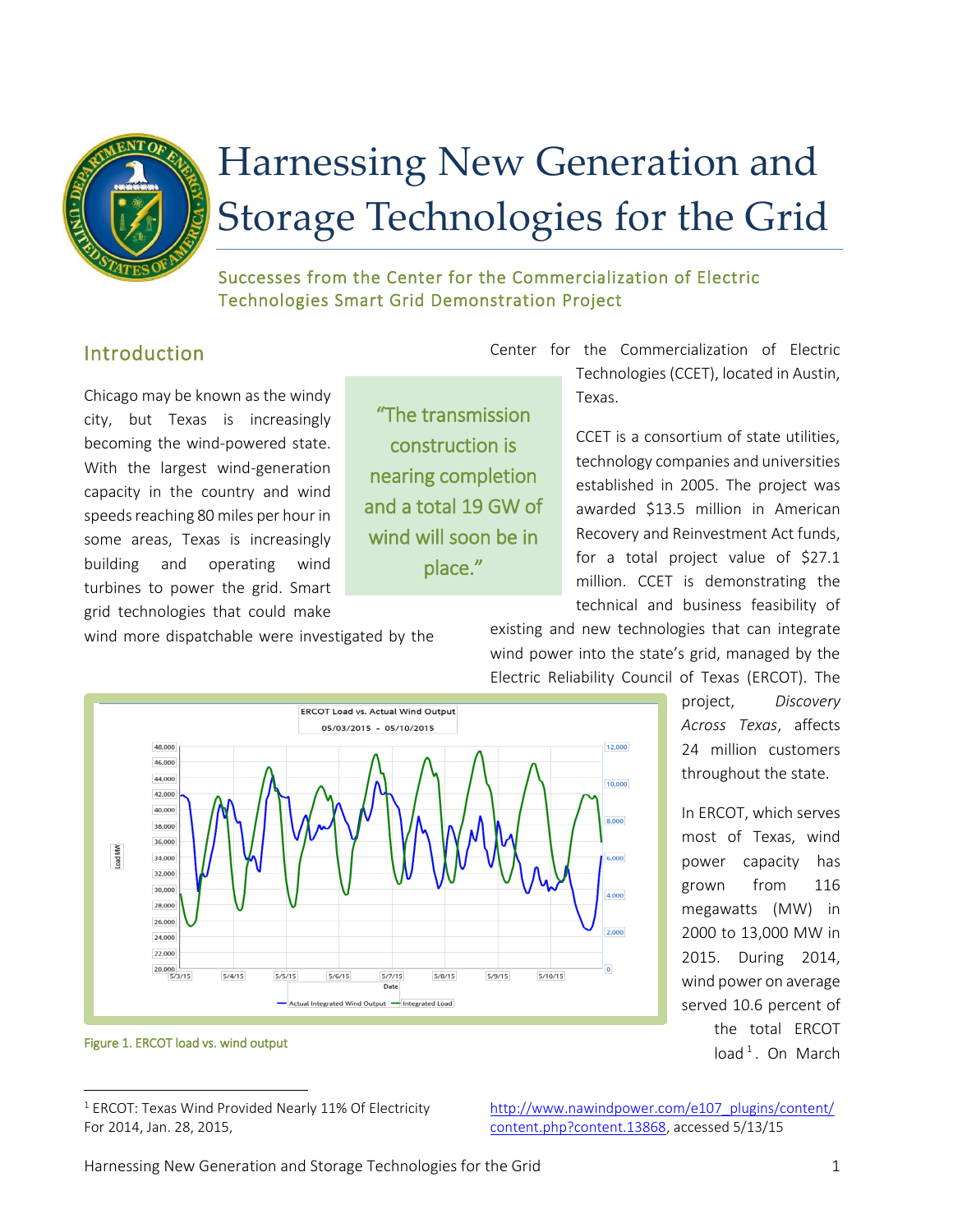29, 2015, ERCOT experienced a record for wind power supply, which reached 40.6 percent of the system load for a brief period<sup>2</sup>. In Figure 1, system load (green) and wind generation (blue) are shown for one typical week. The vertical axis on the right, which plots the wind output, is scaled at 25% of the vertical axis on the left, which plots the entire system load, showing that wind output is close to 25% of system load during much of the time period shown.

"In 2005, the Texas legislature made a commitment to accommodate up to 18.5 GW of wind by building out the transmission capacity to move that power to load centers in Texas," said Milton Holloway, Ph.D., CCET demonstration project principal investigator. "The transmission construction is nearing completion, and a total 19 GW of wind will soon be in place."

Seven technologies (summarized in Table 1) were picked in response to the changing mix of generation in Texas. Synchrophasors increase wide area situational awareness of the grid. To protect these data gathering assets and their communications, vendors Intel/McAfee<sup>3</sup> deployed cyber security protection schemes. Together with the fleet V2G effort, these three research areas improved system frequency control.

Demand management allows system load to adapt to wind and solar generation output. The Smart Meter Texas (SMT) Portal, together with advanced metering infrastructure (AMI), increased the reliability of residential response to calls for demand reduction. Combined with a time of use (TOU) pricing experiment to encourage increased loads at night when wind generation is at its peak,

 $1$  Wind generation output in ERCOT tops 10,000 MW, breaks record, March 28, 2014,

l

[http://www.ercot.com/news/press\\_releases/show/266](http://www.ercot.com/news/press_releases/show/26611) [11,](http://www.ercot.com/news/press_releases/show/26611) accessed 5/13/15

the load was shaped more closely to the wind generation profile.

A 1 MW, 1 MWh battery on a distribution circuit provided insights into how wind generated power can be made dispatchable. Regarding solar power, problems such as harmonic distortion due to solar generation on the distribution system were monitored to assess the risks to consumer appliances and utility transformers.

| Technology<br>implemented                | <b>Benefit</b>                           |
|------------------------------------------|------------------------------------------|
| Synchrophasors                           | System frequency<br>control              |
| Security Fabric                          | Protect critical<br>synchrophasor assets |
| Utility-Scale Battery on                 | Dispatchable wind                        |
| a Distribution Network                   | power                                    |
| Solar Monitoring                         | Maintaining power<br>quality             |
| Time of use pricing                      | Demand management                        |
| SMT Portal and                           | Communication over                       |
| Demand Response                          | <b>AMI</b>                               |
| <b>Frequency Regulation</b><br>using V2G | System frequency<br>control              |

#### Table 1. Project Implemented Technologies and Benefits

## Improving Grid Reliability with **Synchrophasors**

Wind power is a renewable and clean source of energy, but it is variable and intermittent, with limited predictability and periods of little wind. CCET is demonstrating, however, that new monitoring technologies can help manage wind power's effects on the grid. CCET's demonstration

[http://www.ercot.com/news/press\\_releases/show/266](http://www.ercot.com/news/press_releases/show/26611) [11,](http://www.ercot.com/news/press_releases/show/26611) accessed 5/13/15 <sup>3</sup> McAfee, Cyber Secure Synchrophasor Security Fabric, [http://smartamerica.org/teams/cyber-secure-](http://smartamerica.org/teams/cyber-secure-synchrophasor-security-fabric/)

<sup>&</sup>lt;sup>2</sup> Wind generation output in ERCOT tops 10,000 MW, breaks record, March 28, 2014,

[synchrophasor-security-fabric/,](http://smartamerica.org/teams/cyber-secure-synchrophasor-security-fabric/) accessed 6/9/15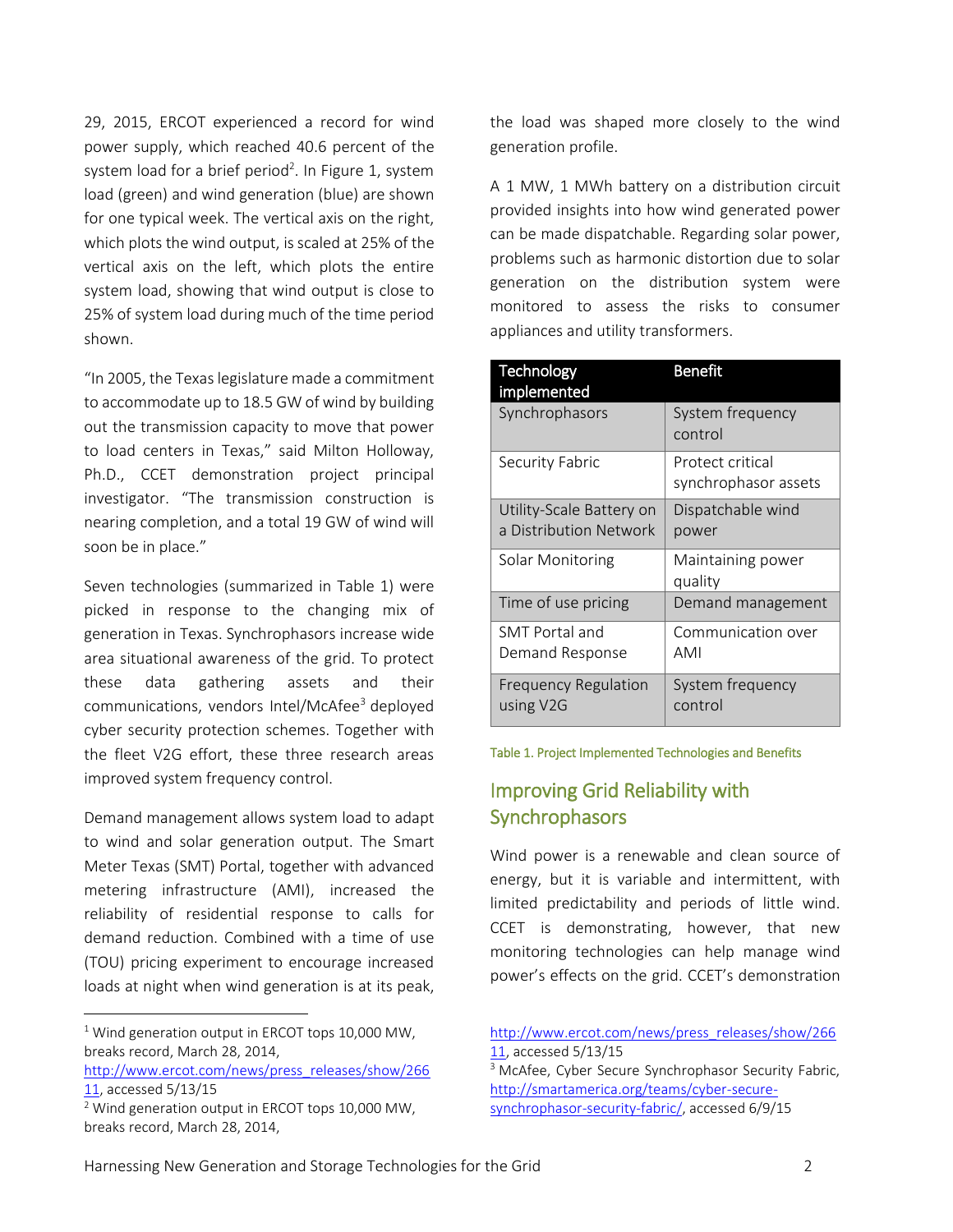project used synchrophasor technology to measure power characteristics in real time. Also known as phasor measurement units, or PMUs, synchrophasors measure the grid's voltage phase to inform utilities about the state of the electric grid. By time-stamping each measurement, synchrophasors enable utilities to compare

measurements from different times and locations, thereby tracking power flows in real time, which can be useful for increasing reliability, in particular preventing blackouts.

As of November 2014, utilities $4$  had installed and are providing streaming synchrophasor data from 83 PMUs at 35 locations to the ERCOT real-time dynamics monitoring system (RTDMS). These efforts also attracted the attention of other utilities across Texas who began planning for deployment of

additional PMUs. As of October 2014, ERCOT anticipated receiving streaming data from 94 PMUs<sup>5</sup> at 46 different locations during the first quarter of 2015. This extensive network now provides robust monitoring coverage<sup>6</sup> of the ERCOT grid and offers other benefits through new technology applications<sup>7</sup>.

Synchrophasor systems are destined to become control-room tools for grid management and, therefore, will need to be protected from cyber-

l

attacks under a presidential executive order known as critical infrastructure protection. This order was updated as Executive Order 13636<sup>8</sup> in February, 2013. CCET partners have developed and tested a security fabric product for use in synchrophasor systems.

"Through the collaborative efforts of CCET with active participation of ERCOT and Texas utilities, CCET leveraged ARRA funding and now Texas is positioned to be among the first in the nation to use synchrophaser technology as an operator tool to improve grid reliability."

"Through the collaborative efforts of CCET with active participation of ERCOT and Texas utilities, CCET leveraged ARRA funding, and now Texas is positioned to be among the first in the nation to use synchrophaser technology as an operator tool to improve grid reliability," Holloway said.

By quickly pinpointing potential grid issues, synchrophasor technology helps utilities take corrective actions to protect the grid, thereby improving the reliability of wind energy and the grid as a whole.

In addition, researchers demonstrated that, after an energy oscillation, they could use synchrophasor data to trace the problem back to the originating generator. In the future, PMUs may even be able to trace these oscillations in near real-time.

[https://www.dhs.gov/sites/default/files/publications/d](https://www.dhs.gov/sites/default/files/publications/dhs-eo13636-analytic-report-cybersecurity-incentives-study.pdf) [hs-eo13636-analytic-report-cybersecurity-incentives](https://www.dhs.gov/sites/default/files/publications/dhs-eo13636-analytic-report-cybersecurity-incentives-study.pdf)[study.pdf,](https://www.dhs.gov/sites/default/files/publications/dhs-eo13636-analytic-report-cybersecurity-incentives-study.pdf) accessed 6/23/15

<sup>4</sup> CCET participating utilities are:

American Electric Power, Oncor, Sharyland Utilities, Golden Spread Electric Coop, South Plains Electric Cooperative, TXU Energy

<sup>5</sup> Adams, John, ERCOT Use Of Synchrophasors For Operations Support At Ercot, October 23, 2014, accessed 6/23/15

<sup>6</sup> NASPI, ERCOT Data Mining For Oscillations from Wind Generators, March 24, 2015

 $7$  Early analysis of ERCOT synchrophasor data available from Grady, Mack, Experience with Synchrophasor

Analysis and Applications in Electric Power Systems, [http://web.ecs.baylor.edu/faculty/grady/\\_20130919\\_M](http://web.ecs.baylor.edu/faculty/grady/_20130919_Mack_Grady_SEL_Niagara_Falls_Sept_19_2013.pdf) ack Grady SEL Niagara Falls Sept 19 2013.pdf, Sept. 19, 2013, accessed 6/3/15

Executive Order 13636: Improving Critical Infrastructure Cybersecurity,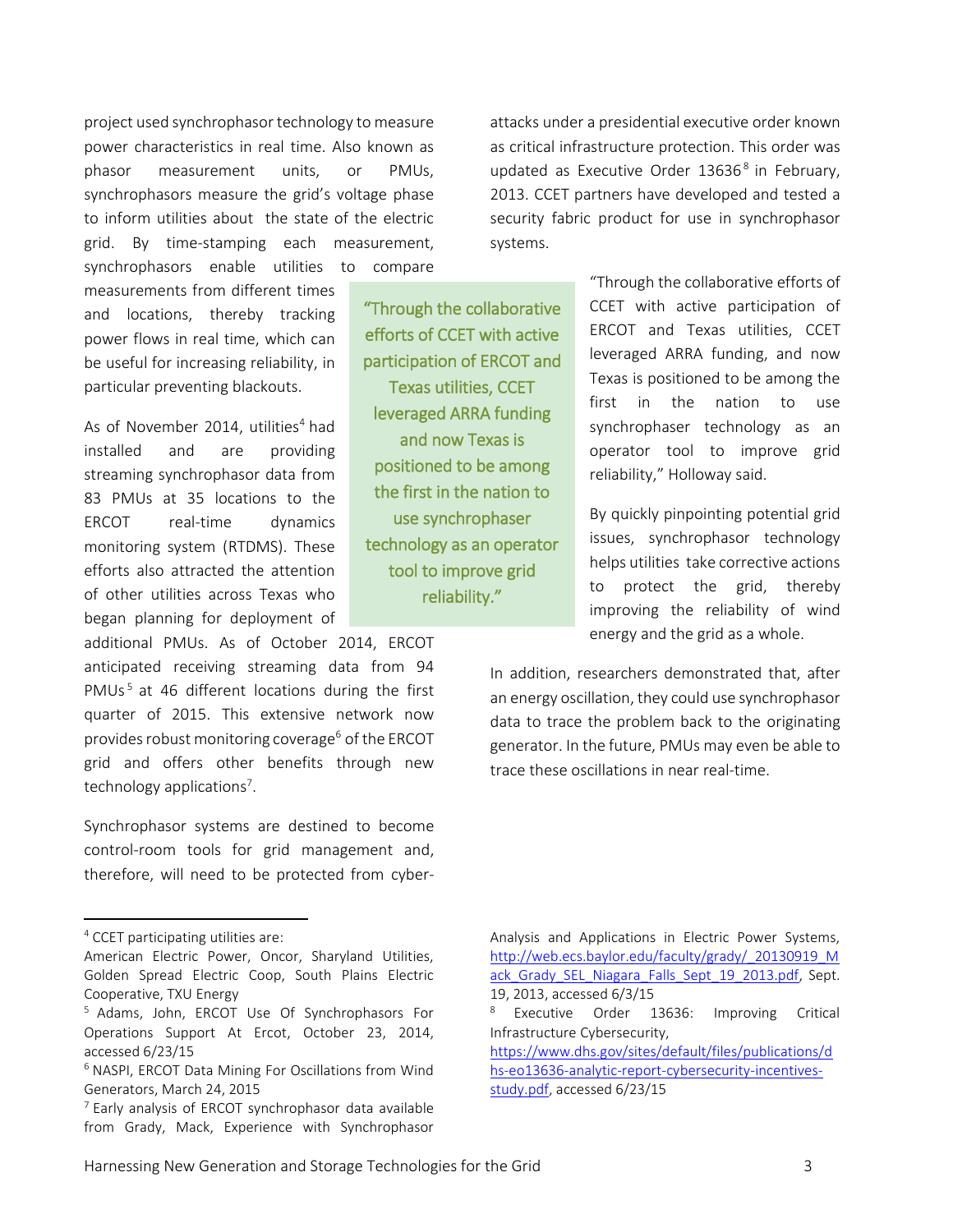## Integrating Renewable Energy into Future Smart Grid Communities

The problem of wind intermittency can be addressed with energy storage. CCET demonstrated the use of battery storage to improve wind-power grid integration, installing a battery system in Lubbock, TX with 1 MW of power and 1 MWh of energy capacity (See Fig. 2). That unit is being used to optimize the reliability of the grid by complementing the intermittency of wind, storing power during high wind and providing power during low wind conditions. A detailed analysis of the system (see Table 2) showed a benefit-to-cost ratio of 1.16 for a 20 year net present value calculation. Benefits included reduction in electricity costs due to reduced demand charges; power quality improvements in both voltage and frequency; and reduction in environmental emissions.

| <b>Benefit Category</b>   | Value (in \$K) |
|---------------------------|----------------|
| Reduced electricity costs | 2,309.6        |
| Improved power quality    | 594.9          |
| <b>Emissions savings</b>  | 546.6          |
| <b>Total Benefits</b>     | 3,451.1        |
| <b>Total Costs</b>        | 2,960          |
| Benefit/Cost Ratio        | 1.16           |

#### Table 2. Battery Cost Benefits to Grid

 $\overline{\phantom{a}}$ 

CCET's future community demonstration also is comparing solar-powered neighborhoods to nearby neighborhoods without solar powerto learn more about the impact of renewable power on the grid, particularly in months where the load is low due to reduced need for heating and cooling. Because renewable power is often generated locally, it can cancel a portion of the local load. This is important because the uncancelled resistive

loading can also have a damping effect, due to absorption of energy. Low load conditions together with locally generated renewable power <sup>9</sup> can distort the harmonic nature of the power, possibly affecting power quality. For this analysis, researchers are using data from home-monitoring devices installed by transmission and distribution service providers and researchers in two neighborhoods, one in Houston and another in Austin. Ideas for mitigation of these power quality effects, including injecting reactive power into distributed generation sites, are under consideration by the researchers.



Figure 2. CCET 1 MW battery stack, showing cooling system at top

Another key aspect of the future community is variable electric pricing designed to measure the willingness of consumers to change behavior and

<sup>&</sup>lt;sup>9</sup> The project determined that photovoltaic inverters conforming to industry standards do not appreciably distort voltage or current.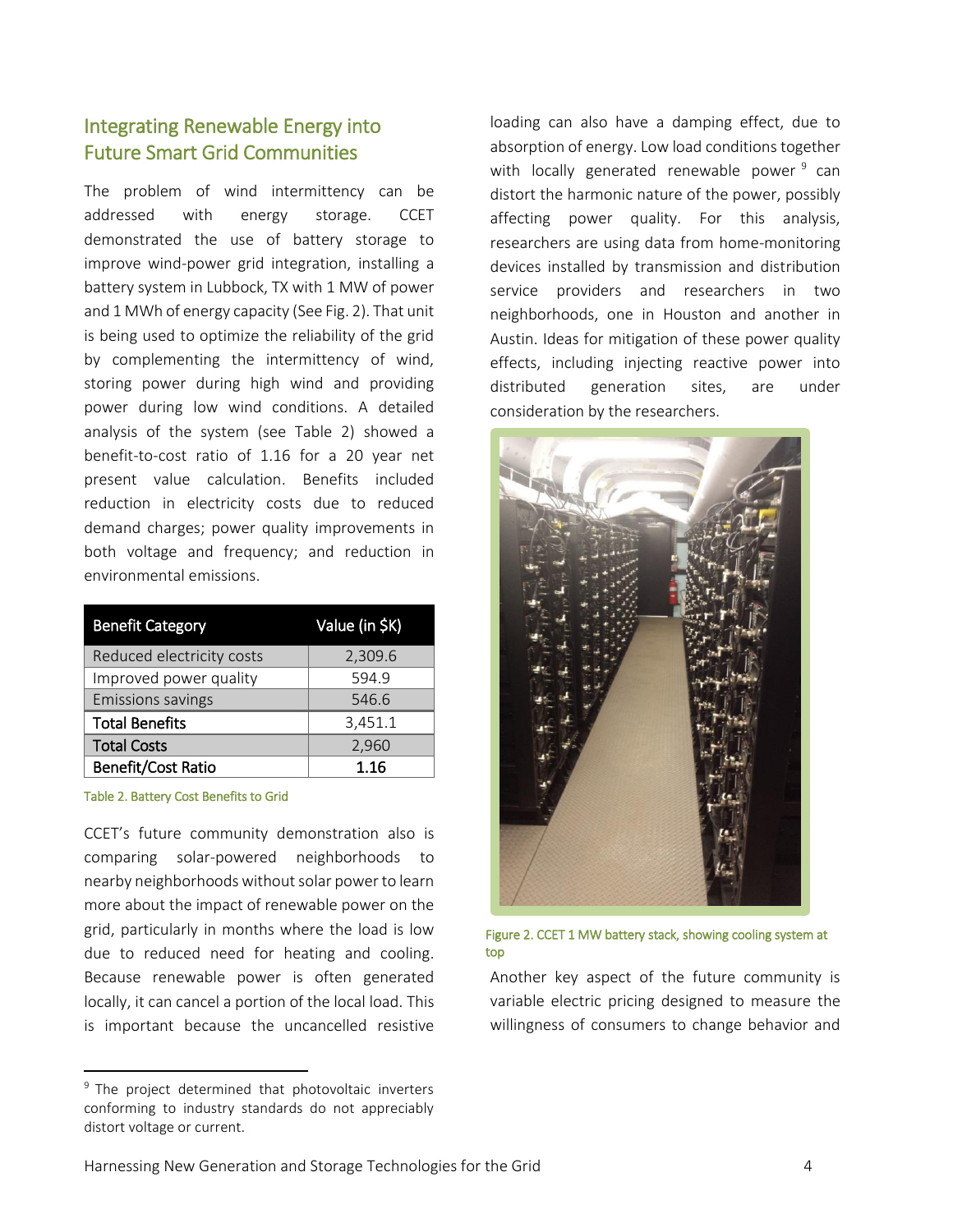shift some home activities to times when electricity is cheaper. This project is one of the first in the country to offer night time wind-enhanced pricing, which is significantly cheaper than daytime pricing since wind often blows stronger at night. For the wind enhancement pricing trial, the night-time electric rate for the Pricing Group was lowered to \$0.0265 per kWh from 10 p.m. – 6 a.m. on all days during those months. To make the experimental pricing revenue neutral, there was an offsetting surcharge of approximately \$0.02 per kWh on the participants' energy consumption during all other hours of those five months. During non-wind months, consumption was statistically the same for the experimental and control groups. There was a small rebound effect during the summer, possibly due to PEV owners charging during the afternoon because of an increase in evening activities in summer. Some participants stated that they charged for convenience during daytime hours because the wind pricing scheme was not in effect during the summer. During the wind tariff months, the pricing group used an average of 4% less electricity overall, a small but statistically significant amount, considering the PEV loads are the most

sensible to shift to late evening or overnight hours for most homeowners.

Also, the project performed a critical peak pricing (CPP) experiment during defined peak hours on no more than 15 designated "critical peak" days during June through September from 4-7 PM. The CPP price was \$0.64 per kWh. To make the experimental pricing revenue neutral, there was an offsetting discount of approximately \$0.016 per kWh on energy consumption during all non-peak hours of CPP event days. Sixty-two trial partcipants experienced 12 and 15 CPP days called in 2013 and 2014, respectively. In 2013, the average load reduction per customer per event was 0.44 kW (15.3% of load), whereas in 2014 it was 0.17 kW (6.15% of load). The drop in second year savings was partly due to persistence of the lifestyle changes made in 2013 and to a lesser extent due to customer fatigue. Further analysis showed that 40% of the CPP power reductions were due to heating, ventilation and air conditioning (HVAC) behavior changes and 22% was due to PEV charging changes. For pricing group members without PEVs, the relative contribution of HVAC jumped to 57%. A



significant amount of the other power reductions came from laundry and kitchen appliances.

Pricing Group members with electric vehicles (EVs) saved about 65% more energy during CPP events on average than those without. The detailed 2013 energy use changes are depicted in Figure 3.

Figure 3. Reduction in Peak Load, by PEV ownership, 2013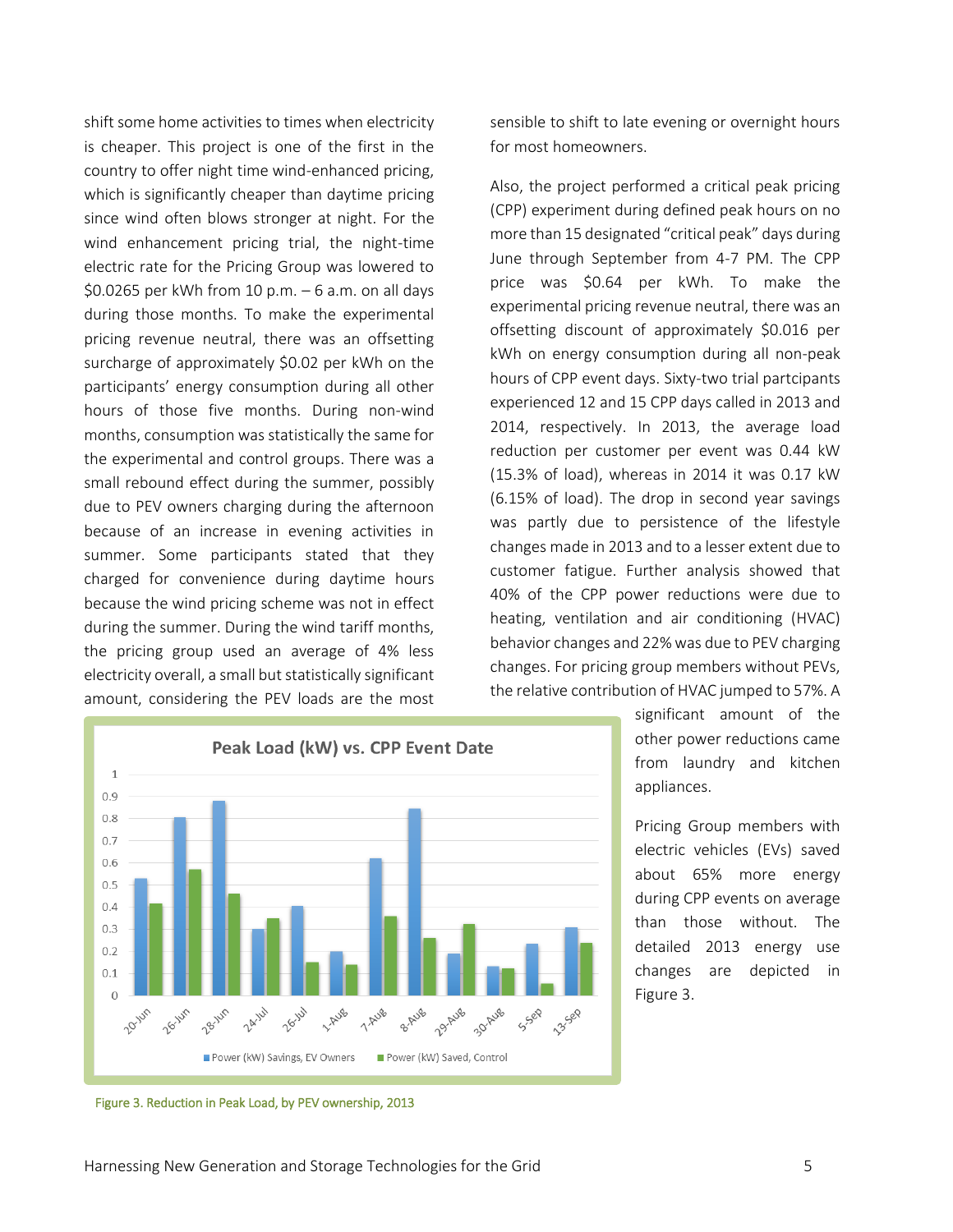## Smart Meter Texas Portal Demonstrates Demand Response

Historically for the TXU Energy program only 55% of participants in DR progams were remotely accessed and power cycled, partly because of communication connectivity problems. In light of this history, to increase participation, CCET did a proof of concept, demonstrating that the existing Smart Meter Texas (SMT) Portal<sup>10</sup>, managed by a consortium of electric utilities, can provide an alternate communication path for demand response signals. Leveraging the portal, a smart meter can relay the signal to the programmable communicating thermostat (PCT) and home gateway directly, enabling the consumer to participate in demand response .

"The jury is still out on the best communication technologies joined with customer smart devices and utility smart meters to realize the full benefits of demand response," Holloway said. "CCET and our partners have demonstrated the technical viability of joining smart metering system capabilities with Internet-based systems to improve the reliability of direct load control demand response in the competitive market of ERCOT." Economically, the value proposition for the SMT portal is \$27 to \$89 per customer per year, with payback of 4-10 years given a \$300 cost for a gateway and PCT.

# Electric Vehicles Leverage Cheap Wind Power

The frequency regulation market is for a so-called "ancillary service" that allows electricity generators, storage facilities and some aggregated loads to bid to provide services. Frequency regulation aims to maintain the electric grid

frequency close to 60 Hz. Providers of this type of service guarantee the ability to ramp production up or down to maintain the balance of generation and load on the grid, which affects the frequency. This project demonstrated the capability of addressing frequency regulation through the use of aggregated electric vehicle (EV) fleets to provide fast response, a technology referred to as Vehicleto-Grid (V2G). In contrast to a large utility scale battery costing millions of dollars, electric vehicles while idle can provide frequency regulation to the utility at little extra cost. The CCET solution used the National Instruments suite of components, including a CompactRIO data acquisition (DAQ) computer, with associated voltage, current, and relay modules. This DAQ monitored the electrical distribution circuit to each EV charging station. To satisfy ERCOT data collection requirements, the meter was required to measure grid conditions at a minimum of 32 times per second or better; the meter successfully measured frequency at 40 times per second, detecting deviations of 0.01 Hz from the desired frequency near 60 Hz. For instance, the fleet could contribute to keeping the frequency between 59.98 and 59.99 Hz if that was good for the grid. Keeping with system requirements for market participation, the fleet responded within one second or less with 95-100% of obligated power and the system successfully deployed to each frequency event within 450-600 ms 100% of the time. The solution was technically successful at the system architecture level and at the individual meter level.

Of direct interest to CCET was the profit potential of participation in the market. The project was not successful in the market due to participation costs that cancelled out any financial benefits. These included making a secure network connection to

 $\overline{\phantom{a}}$ 

Harnessing New Generation and Storage Technologies for the Grid 6

<sup>&</sup>lt;sup>10</sup> Smart Meter Texas website.

[https://www.smartmetertexas.com/CAP/public/residen](https://www.smartmetertexas.com/CAP/public/residential/residential_faq.html) [tial/residential\\_faq.html,](https://www.smartmetertexas.com/CAP/public/residential/residential_faq.html) accessed 6/12/15